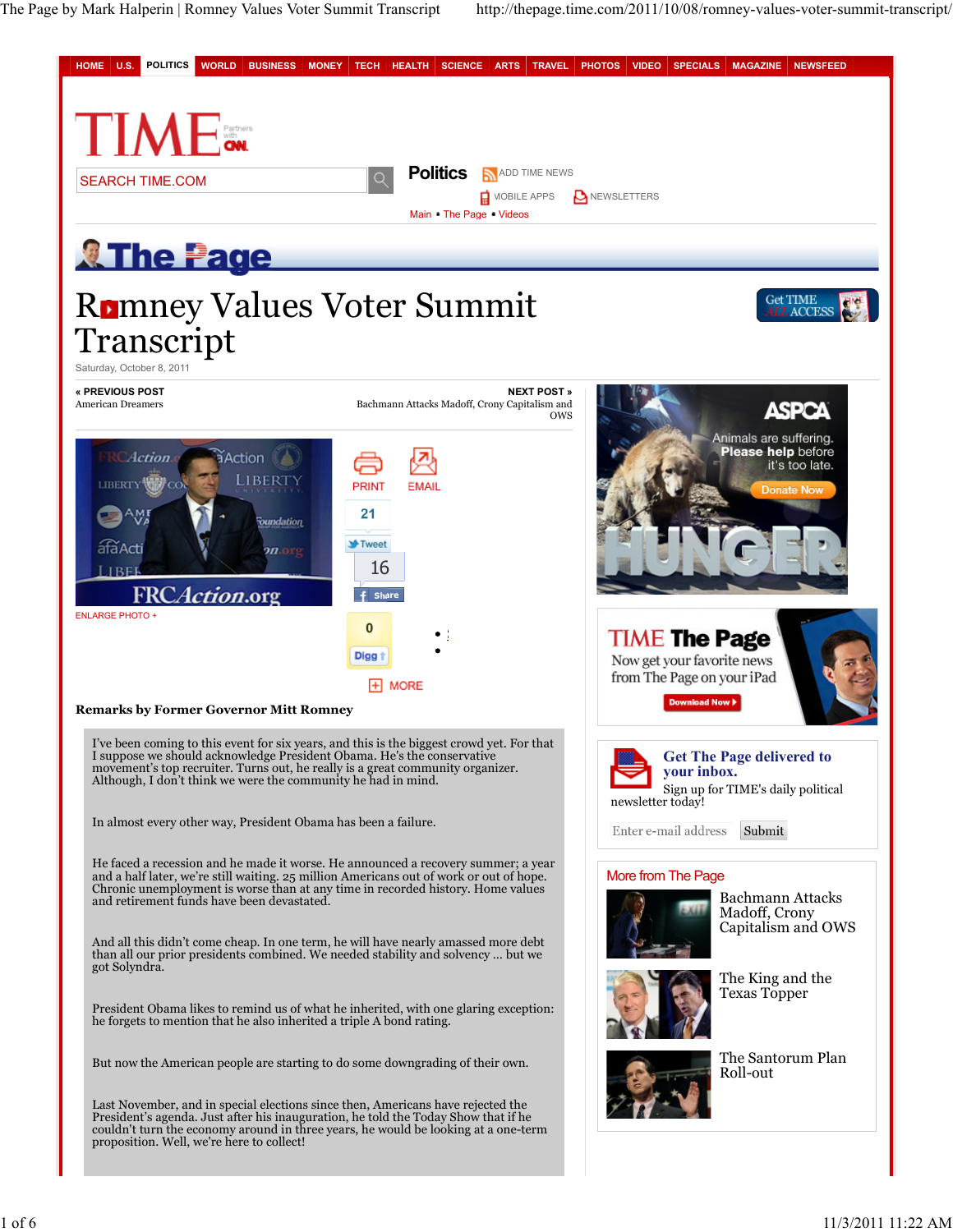| The President has just unveiled his latest jobs stimulus, and he's furious that we<br>aren't enthusiastic. But Mr. President, we remember your last stimulus, the one you<br>promised would hold unemployment below 8%. It ended up costing over a quarter of<br>a million dollars for every job you said it saved or created. A quarter of a million<br>dollars! And we remember your cash for clunkers program; that ended up costing<br>\$24,000 for every car. At the rate you're handing out government money, every<br>American will end up having to pay your millionaire's tax! |  |
|-----------------------------------------------------------------------------------------------------------------------------------------------------------------------------------------------------------------------------------------------------------------------------------------------------------------------------------------------------------------------------------------------------------------------------------------------------------------------------------------------------------------------------------------------------------------------------------------|--|
| President Obama has proved that maxim from Ronald Reagan—it's not that liberals<br>are ignorant, it's that what they know is wrong!                                                                                                                                                                                                                                                                                                                                                                                                                                                     |  |
| You see, I think that to be able to create jobs, it helps to have had a job!                                                                                                                                                                                                                                                                                                                                                                                                                                                                                                            |  |
| I spent my career in the private sector. I've met a payroll, and signed the front, as<br>well as the back, of a payroll check. I've actually saved jobs and created jobs.                                                                                                                                                                                                                                                                                                                                                                                                               |  |
| And I know what it takes to get America back to work.                                                                                                                                                                                                                                                                                                                                                                                                                                                                                                                                   |  |
| Let me tell you some of the highlights of what I will do.                                                                                                                                                                                                                                                                                                                                                                                                                                                                                                                               |  |
| Beginning on day one of my presidency, I will take bold action to help grow our<br>economy and create jobs.                                                                                                                                                                                                                                                                                                                                                                                                                                                                             |  |
| I will issue an executive order that directs the Secretary of Health and Human<br>Services to grant a waiver from "Obamacare" to all 50 states. Obamacare is a wolf in<br>wolf's clothing—it's expensive, intrusive and unconstitutional. And that is why I will<br>fight to repeal it.                                                                                                                                                                                                                                                                                                 |  |
| I will put an end to the job-killing regulations imposed by the Obama<br>administration.                                                                                                                                                                                                                                                                                                                                                                                                                                                                                                |  |
| I will open production of energy across the country. I'll remove the barriers to<br>developing our coal, oil, and natural gas resources. I welcome renewable energy. But<br>as an old venture capitalist myself, I can tell you this—there will be no more<br>Solyndras!                                                                                                                                                                                                                                                                                                                |  |
| I will promote free trade and open markets. And, for stealing our designs, patents<br>and know-how, and for manipulating their currency to unfairly attack our industries<br>and our jobs, I will finally clamp down on China.                                                                                                                                                                                                                                                                                                                                                          |  |
| I will protect the right of American workers to vote by secret ballot. And I will fight to<br>stop union bosses from using the dues of their union members to support those<br>bosses' favorite campaigns.                                                                                                                                                                                                                                                                                                                                                                              |  |
| Those steps are just a start. The plan I have proposed, which you can download for<br>free onto your Amazon Kindle or at my website, has 59 action steps. These actions<br>will do something that is critically needed: they will make America once again the<br>best place in the world for business, for investment, and for jobs.                                                                                                                                                                                                                                                    |  |
| Last week, the CEO of Coca-Cola said that the business environment in China is<br>better than that here in the United States. China! If that is not an indictment of the<br>Obama administration and of Washington, what is? It's time to let a conservative<br>businessman take the reins of government to make sure that America, not China, is<br>the economic powerhouse of the world!                                                                                                                                                                                              |  |
| There is a growing chorus in the country of people who believe America's day has<br>passed. They believe that we must accommodate ourselves to a world of multiple<br>balanced powers. But God did not create this country to be a nation of followers.<br>America must lead the world, or someone else will.                                                                                                                                                                                                                                                                           |  |
| I am guided by one overwhelming conviction and passion: this century must be an<br>American Century. In an American Century, America has the strongest economy and<br>the strongest military in the world. In an American Century, America leads the free<br>world and the free world leads the entire world.                                                                                                                                                                                                                                                                           |  |
| Let me make this perfectly clear. As President of the United States, I will devote<br>myself to an American Century. And I will never, ever, apologize for America.                                                                                                                                                                                                                                                                                                                                                                                                                     |  |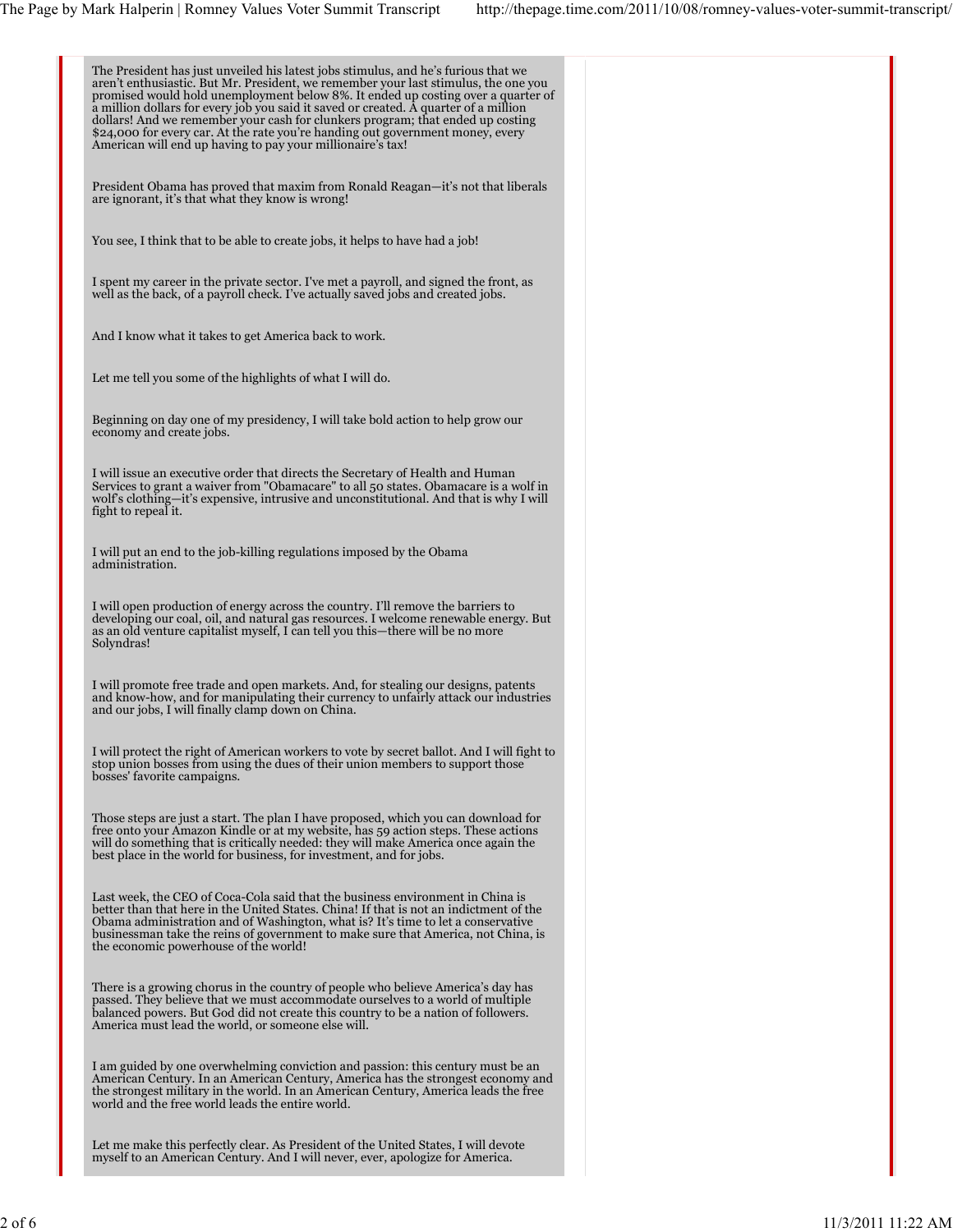| American strength rises from a strong economy, from a strong defense, and from the<br>enduring strength of our values. Unfortunately, under this President, all three of<br>those elements have been weakened.                                                                                                                                                                                                                                                                                                                                                                    |  |
|-----------------------------------------------------------------------------------------------------------------------------------------------------------------------------------------------------------------------------------------------------------------------------------------------------------------------------------------------------------------------------------------------------------------------------------------------------------------------------------------------------------------------------------------------------------------------------------|--|
| I have already spoken of the actions I will take to strengthen our economy. To<br>strengthen our military, I will reverse the President's cuts to the defense budget.<br>Time and again, we have seen that attempts to balance the budget by weakening our<br>military only lead to a far higher price, not only in treasure, but in blood.                                                                                                                                                                                                                                       |  |
| I will modernize our Navy and Air Force, add active duty soldiers, restore a robust<br>missile defense system, and give our veterans the world-class care they deserve.                                                                                                                                                                                                                                                                                                                                                                                                           |  |
| And I will repair our alliances. Our friends should never fear that we will not stand<br>by them in an hour of need. I will reaffirm as a vital national interest Israel's<br>existence as a Jewish state. I will count as dear our special relationship with the<br>United Kingdom. And I will begin talks with Mexico to strengthen our cooperation<br>on our shared problems of drugs and security.                                                                                                                                                                            |  |
| This is America's moment. I will not surrender America's role in the world. This is<br>very simple: if you do not want America to be the strongest nation on earth, I am not<br>your president.                                                                                                                                                                                                                                                                                                                                                                                   |  |
| You have that President today.                                                                                                                                                                                                                                                                                                                                                                                                                                                                                                                                                    |  |
| The foundation needed for a strong economy and a strong military is a people of<br>strong values.                                                                                                                                                                                                                                                                                                                                                                                                                                                                                 |  |
| The values I learned in my home have enriched my life immeasurably. I had a<br>mother and a father at home. What a blessing that was. My parent's example led me<br>to marry, to have children, and now to bask in the joy of 16 grand children.                                                                                                                                                                                                                                                                                                                                  |  |
| For the last 42 years, Ann has been my partner and joy. And what she has done has<br>brought more happiness and meaning to our lives than what I have done, for Ann<br>took the lead in raising our sons.                                                                                                                                                                                                                                                                                                                                                                         |  |
| Steve Jobs was asked whether he was glad that he had children. He said, "it's 10,000<br>times better than anything I have ever done."                                                                                                                                                                                                                                                                                                                                                                                                                                             |  |
| But marriage is more than a personally rewarding social custom. It is also critical for<br>the well-being of a civilization. That is why it's so important to preserve traditional<br>marriage – the joining together of one man and one woman. And that's why I will<br>appoint an Attorney General who will defend the bipartisan law passed by Congress<br>and signed by Bill Clinton – the Defense of Marriage Act.                                                                                                                                                           |  |
| Unfortunately, when it comes to marriage, our government's policies are often out of<br>step with our values. If a couple has a baby, the government will actually give them<br>more support—in the form of food stamps, welfare, or other benefits—if they do not<br>marry than if they do. Our safety-net programs penalize the decision to marry,<br>instead of rewarding it. That's just wrong. And that's why I will eliminate these<br>marriage penalties. And I will hold fathers financially responsible for their child,<br>whether or not they have married the mother. |  |
| Our values must also encompass the life of an unborn child. There are, of course,<br>strong convictions on both sides of the life issue. Yet, it speaks well of our country<br>that almost all Americans recognize that abortion is a problem. The law may call it a<br>right, but no one ever called it a good. And in the quiet of conscience, people of both<br>political parties know that more than a million abortions a year cannot be squared<br>with the good heart of America.                                                                                          |  |
| I support the Hyde Amendment, which broadly bars the use of federal funds for<br>abortions. As president, I will end federal funding for abortion advocates like<br>Planned Parenthood. I will protect a health care worker's right to follow their<br>conscience in their work. And I will nominate judges who know the difference<br>between personal opinion and the law. It is long past time for the Supreme Court to<br>return the issue of abortion back to the states, by overturning Roe v. Wade.                                                                        |  |
| Because the good heart of America knows no boundaries, a commitment to<br>protecting life should not stop at the water's edge.                                                                                                                                                                                                                                                                                                                                                                                                                                                    |  |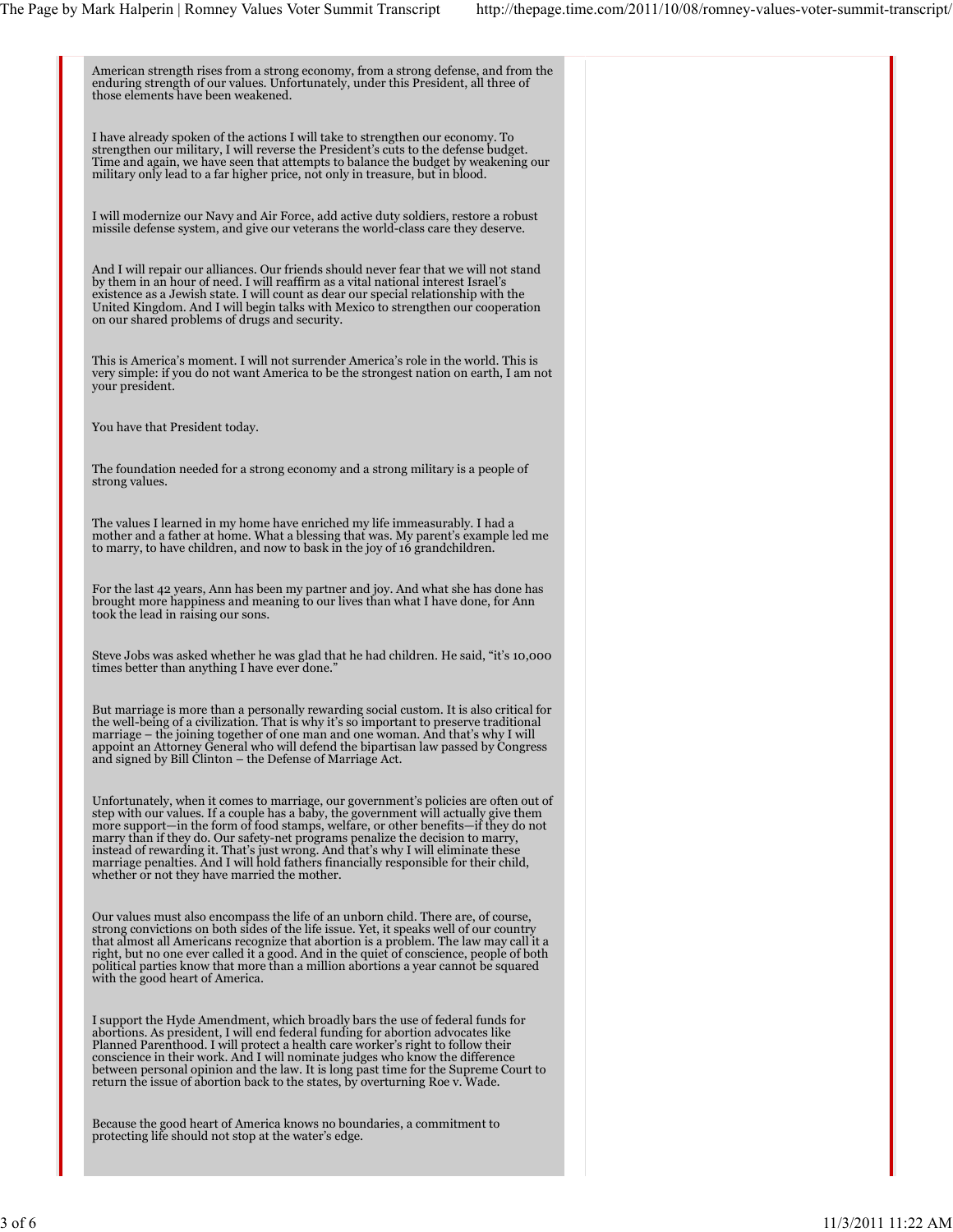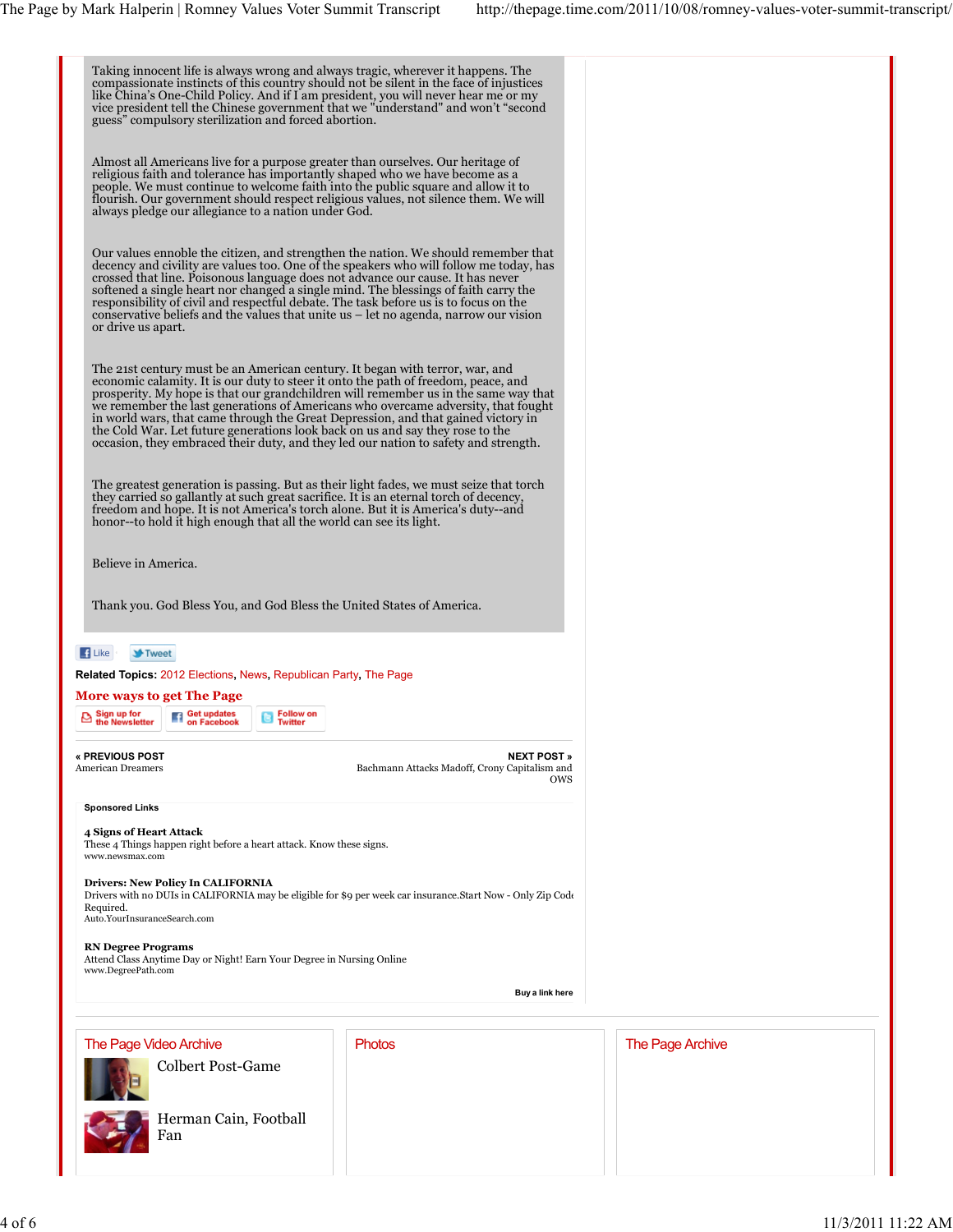